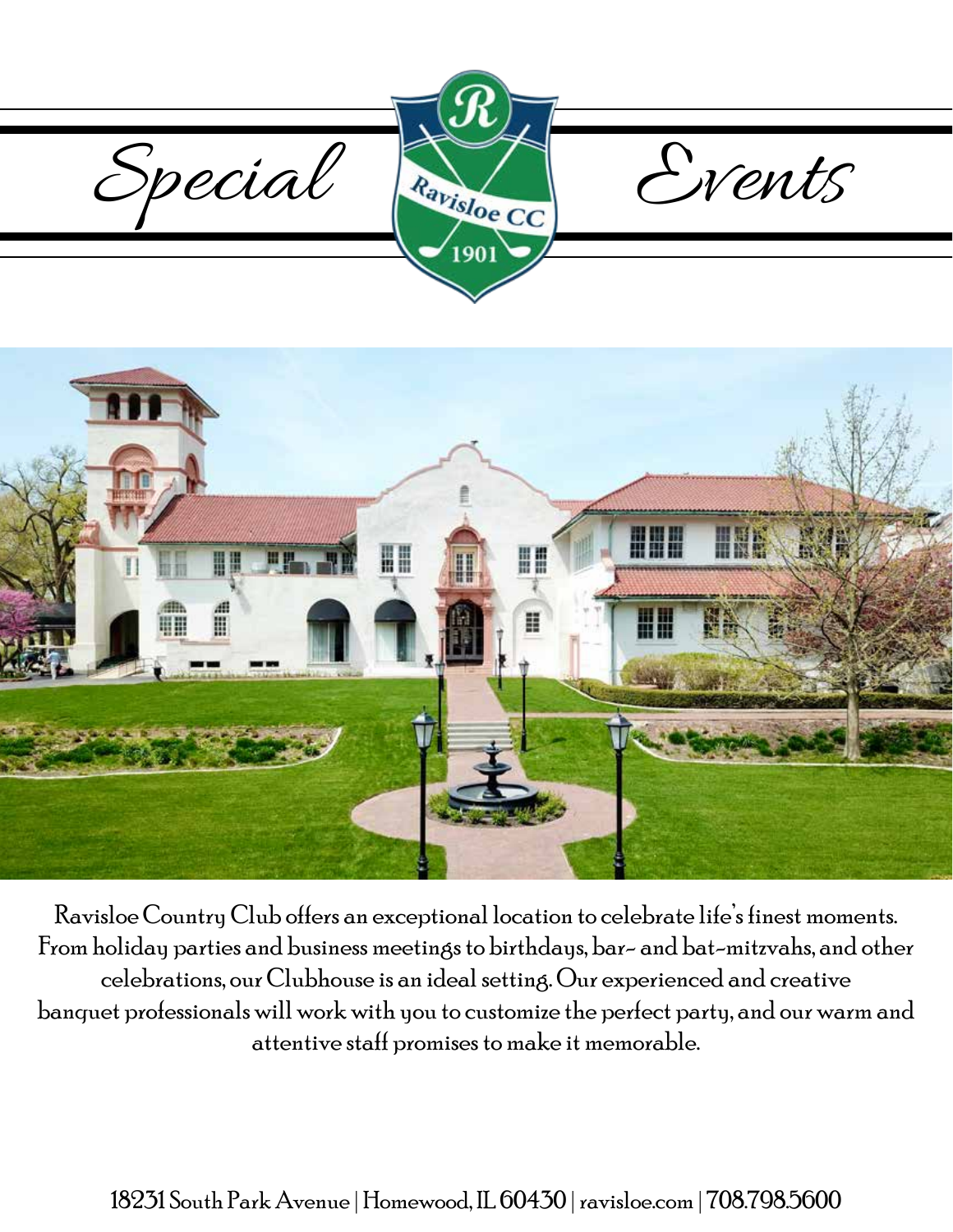Information & Guidelines

# Thank You for Considering Ravisloe Country Club!

The professional staff at Ravisloe Country Club is always willing to assist you in planning every aspect of your event. In the meantime, the following information outlines our policies when events are held at our club. This information should answer most of your questions about what we expect from the event host and guests when an event is held in our clubhouse or other areas on our property. Please do not hesitate to ask questions for clarification or if your question is not answered in this information packet.

Due to the amount of high volume inquires we receive, Ravisloe Country Club does not hold dates. In order to secure an event date, a \$1500 deposit is required. Please speak with your event coordinator to secure your date.

#### Pricing

Ravisloe Country Club does require a guarantee minimum spend of \$5000 (five-thousand dollars). Please note that all listed prices are per person unless otherwise stated. Prices are subject to change up to 6 months prior to an event. If any change is required, RCC will notify you. Menu items are subject to availability and may change or be deleted.

#### Guarantees

To ensure sufficient time for ordering, planning and preparation, an approximate guest count is required at the time of booking. The guaranteed number of guests is due at least 10 (ten) days prior to an event. After then, the guarantee can only be increased and not decreased.

### Room Reservations

To accommodate events of various sizes, we reserve the right to change rooms. If this situation occurs, we will make every effort to contact the host ahead of time, and will only move your party to a space that is equally comfortable. Our Great Room and Ballroom are allotted three hours for events. An additional charge will apply for extra time needed/requested.

#### Food and Beverage

Except for the provision of celebration cakes, and approved desserts by the event coordinator, Ravisloe Country Club will be the exclusive provider of food and beverage on the premises. No food or beverage items may be brought onto or removed from the premises. At the conclusion of the event, food and beverage becomes the property of Ravisloe Country Club.

#### Menu Planning

The enclosed menus are merely suggestions, and our professional staff would enjoy preparing a custom menu that meets your desires and needs. Our chef is pleased to accommodate any special dietary needs when given prior notice. Final menu selections must be set at least  $10$  (ten) days prior to an event date.

#### Event Time, Set-up and Breakdown

All non-wedding events are  $4$  (four) hours long and are alloted 1 (one) hour before the start of an event to set up and 1 (one) hour after an event to breakdown. Any additional time needed may be arranged for an additional charge.

## Additional Charges

In addition to the required per person food and beverage charge, there is a venue fee (\$500, \$1000 or \$2000), a  $20\%$  Service charge on food and beverage and  $11\%$  state and local taxes applied to the invoice.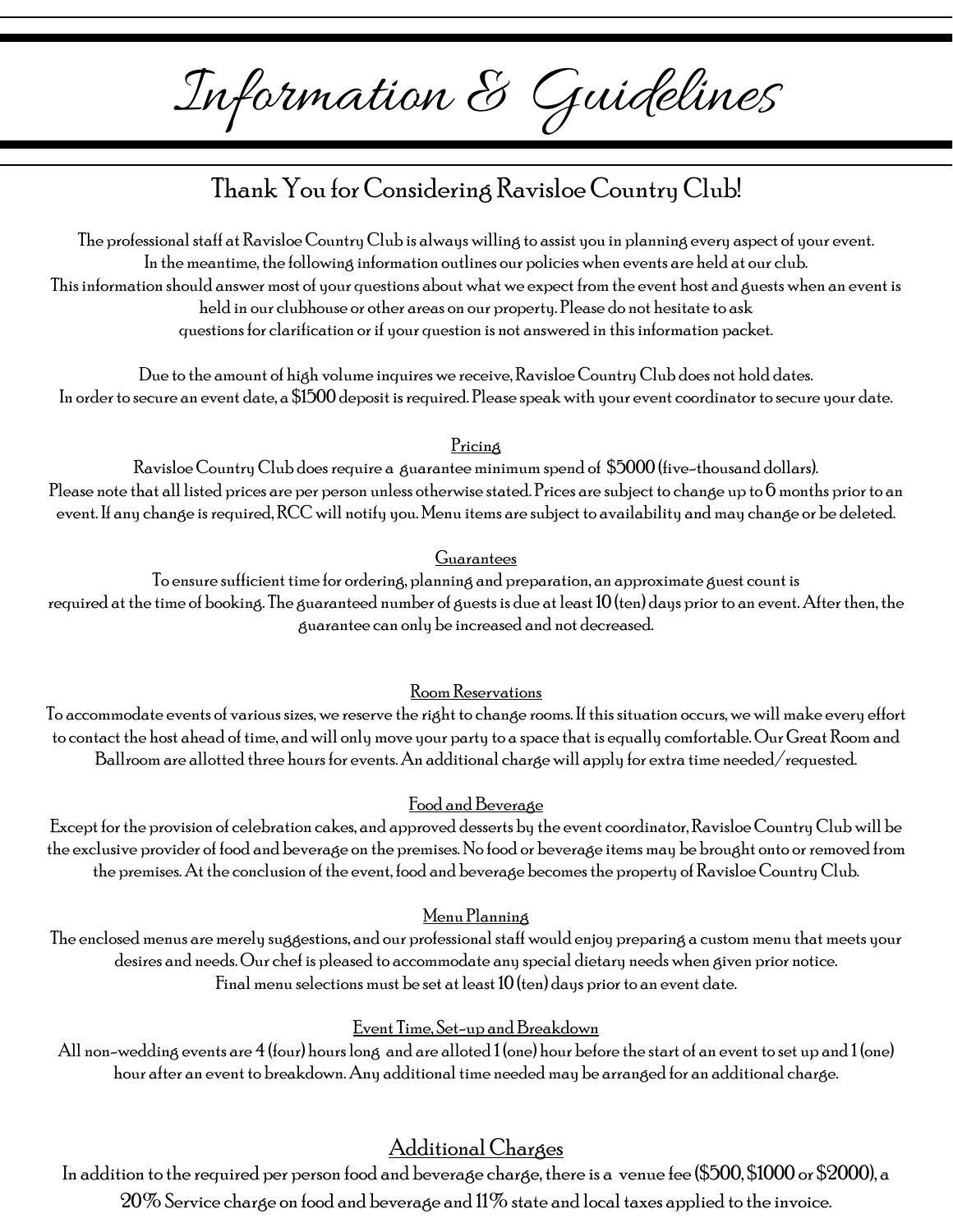Buffets

## Brunch Buffet.................. \$22 per person

scrambled eggs, sausage or bacon, french toast, pancakes with fresh berries, roasted potato and a choice between garden salad or fruit platter.

Gendreau Buffet.................. \$30 per person

fresh sliced fruits, meat and cheese display, tossed salad with dressings, french toast, scrambled eggs, eggs benedict, applewood smoked bacon, sausage, skillet potatoes, roasted chicken, rice pilaf, vegetable medley, fresh pastries, bagels with assorted spreads

Assorted Wrap Buffet.................. \$25 per person veggie wraps, turkey wraps, Italian wraps, chicken wraps, pasta salad, potato salad, roasted veggies with a balsamic glaze

Finger Food Buffet.................. \$ 20 per person

choose 3: boneless or bone-in wings, chicken tenders, beef sliders, quesadillas, mozarella sticks

choose 2: french fries, onion rings, fried brussel sprouts, homemade potato chips

Taco Bar Buffet.................. \$24 per person

beef and chicken tacos (flour or corn tortilla), nachos, cheese quesadillas, rice, beans, salsa and guacamole, pico de gallo

enhancements steak: \$1.50 per person

shrimp: \$1.50 per person

Pasta Buffet.................. \$25 per person

Pick Two: pasta primavera, chicken or shrimp alfredo, meat or meatless lasagna, meat or meatless mostaccioli, garlic shrimp pasta, spaghetti and meatballs, served with a house salad, garlic bread and a fresh cut fruit tray

BBQ Buffet.................. \$30 per person

Pick Two: BBQ ribs, BBQ pulled pork, BBQ chicken breast, baked beans and cole slaw, garden salad, garlic mashed potatoes, mac and cheese and bread sticks

Briggs Buffet.................. \$35 per person

Pick Two: Roasted chicken, grilled cod, sausage and peppers, meatballs in marinara, roast beef Pick Three Sides: roasted brussel sprouts, garlic mashed potatoes, au gratin potatoes, rice pilaf, grilled vegetable medley served with house salad and dinner rolls

Prices and menu options subject to change. Prices are subject to 20% service charge and applicable sales tax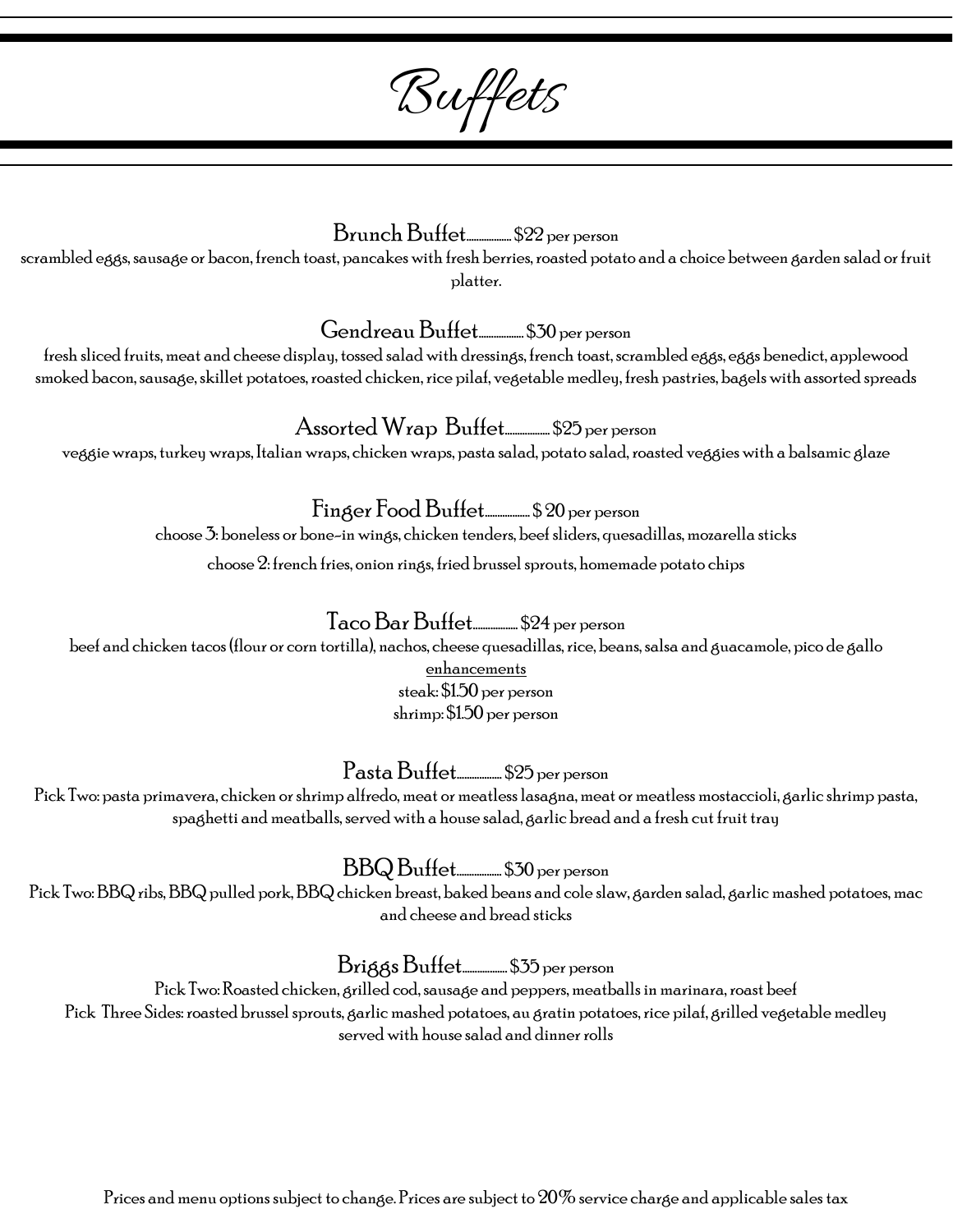Hors D' Oeuvres Selection

Pair 4 hors d'oeuvres with your entrée..........\$7 per person Strictly hors' doeuvres (choice of 6)..........\$20 per person

Fruit & Cheese Kabobs Assorted fruits and cheeses

Caprese Skewers Fresh mozzarella  $\delta$  grape tomatoes with garlic-basil olive oil topping

Brie & Preserve Toast Points Fresh baguette slices with apricot  $\delta$  raspberry preserves, creamy Brie cheese & toasted almond slices

Spanakopita Spinach  $\delta$  feta cheese in a buttery, flaky crust

Bruschetta Toasted crostini topped with tomatoes, fresh mozzarella, fresh basil  $\sigma$  balsamic vinegar

> Miniature Egg Rolls Vegetarian egg rolls served with sweet  $\delta$  sour glaze

Prosciutto Wrapped Asparagus Tender seasoned asparagus wrapped in prosciutto

Stuffed Mushroom Caps Jumbo mushroom caps filled with sausage & parmesan cheese

Three Meat Kabobs Green olives, fresh mozzarella, salami, prosciutto, summer sausage, grape tomatoes and basil vinaigrette

> Teriyaki Skewers (Beef or Chicken) Prepared with bell peppers

## BBQ Meatballs

Mini Beef Wellington Cradled in a puff pastry

Smoked Salmon Served with créme frîache on a crostini

Spicy Crab Cake Topped with tomato remoulade

Mini Lobster Cigar Lobster and lobster béchamel wrapped in filo

Jumbo Shrimp (\$165 per 50 count) with cocktail sauce

\*Please speak with your consultant for additional options and to create a customized menu\*

\*Please speak with your consultant for additional options and to create a customized menu\*

Prices and menu options subject to change. Prices are subject to 20% service charge and applicable sales tax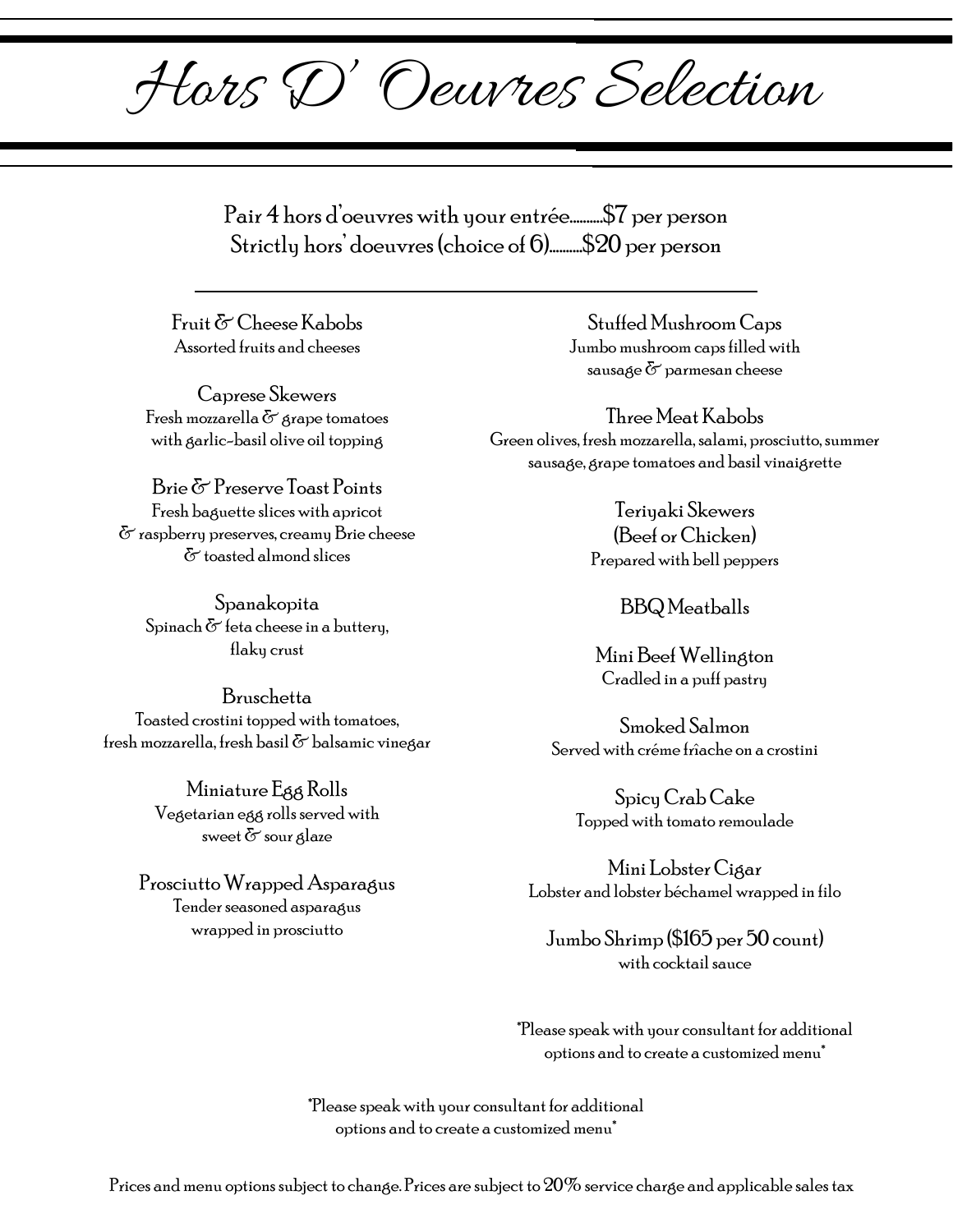Family Style

Family Style..................\$40 Choose Three Entrées from this list as well as accompaniments

Baked Italian Chicken

Italian Sausage & Peppers

Mostaccioli Bolognese

Grilled Cod Filets

Fresh Polish Sausage & Sauerkraut

Braised Top Round

Eggplant Parmesan

Mushroom Ravioli

Meatballs Simmered in Marinara Sauce

Chicken Breast with One of Our Homemade Sauces Picatta, Marsala, Lemon-Artichoke, Milanese

## Accompaniments Choose One from each category

Soups Chicken Noodle Vegetable Cream of Broccoli Tomato Bisque Cream of Mushroom Cream of Chicken and Wild Rice

Or

Salads House Salad Wedge Salad Classic Caesar Salad Caprese Salad Summer Salad Spinach Salad

Vegetable Selection Dilled Baby Carrots French Green Beans with Toasted Almonds Grilled Asparagus Mixed Vegetable Medley Broccolini Spears

> Rice and Potato Selection Pecan Sweet Mashed Potatoes Au Gratin Potatoes Parmesan Herbed Risotto Garlic Mashed Potatoes Twice-baked potato casserole Roasted Red Potatoes Pilaf of Rice

Prices and menu options subject to change. Prices are subject to 20% service charge and applicable sales tax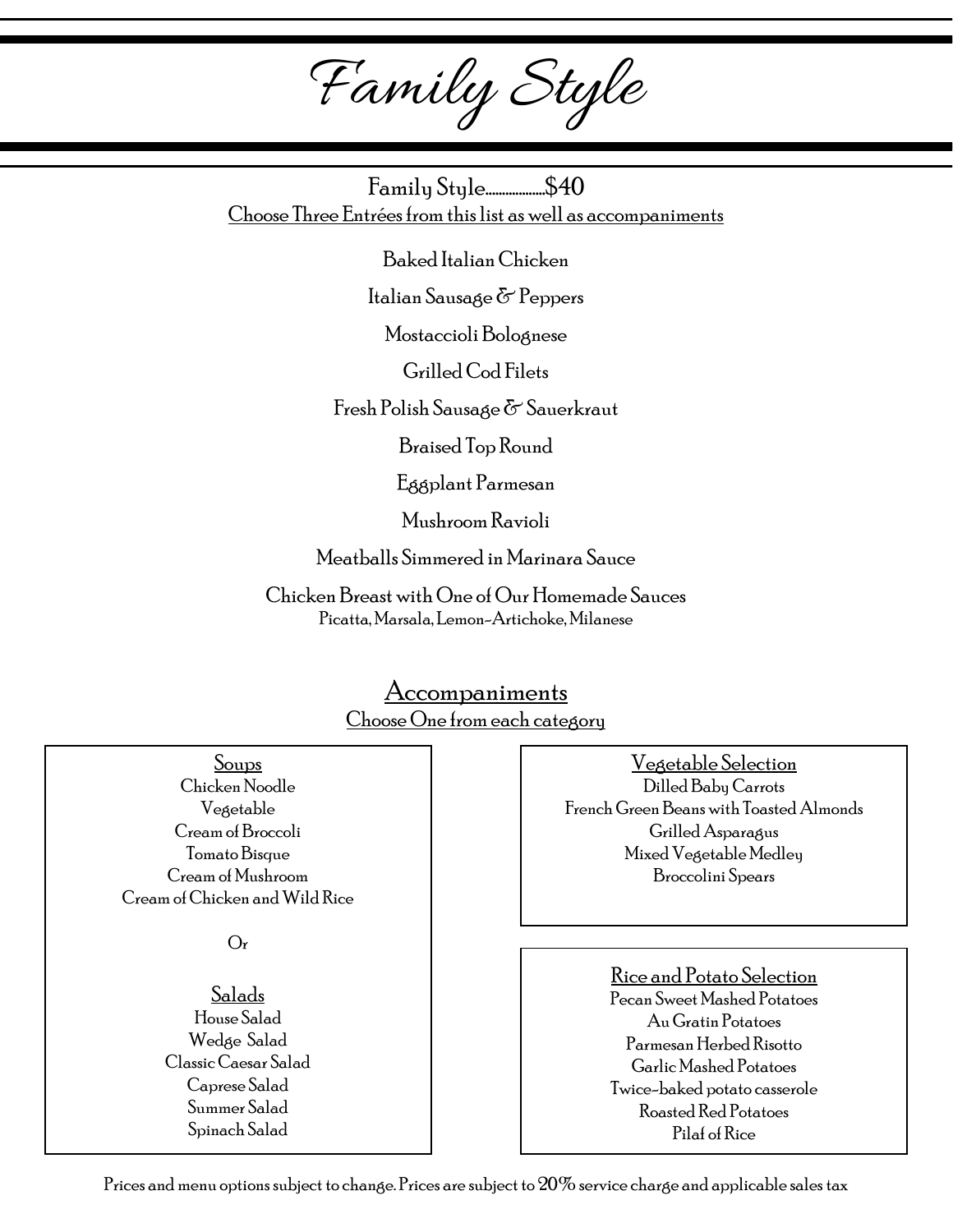Desserts

Traditional Cookies Chocolate Cookies, Chocolate Chip Cookies, Sugar Cookies, Jam Thumbprints \$16 per dozen

## Dessert Trays

Lemon Squares tray of  $24$ .....\$20 tray of  $48$ ....\$40

Carrot Cake tray of  $24$ .....\$25 tray of  $48$ ....\$50

Chocolate Covered Pretzels tray of  $24$ .....\$35 tray of  $48$ ....\$65

Cannolis tray of  $24$ .....\$35 tray of  $48$ ....\$65

Cream Puffs tray of  $24$ .....\$15 tray of  $48$ ....\$30

Brownies tray of  $24...520$  tray of  $48...540$ 

Chocolate Covered Strawberries tray of  $24$ .....\$35 tray of  $48$ ....\$65

Chocolate Mousse tray of  $24$ .....\$35 tray of  $48$ ....\$65